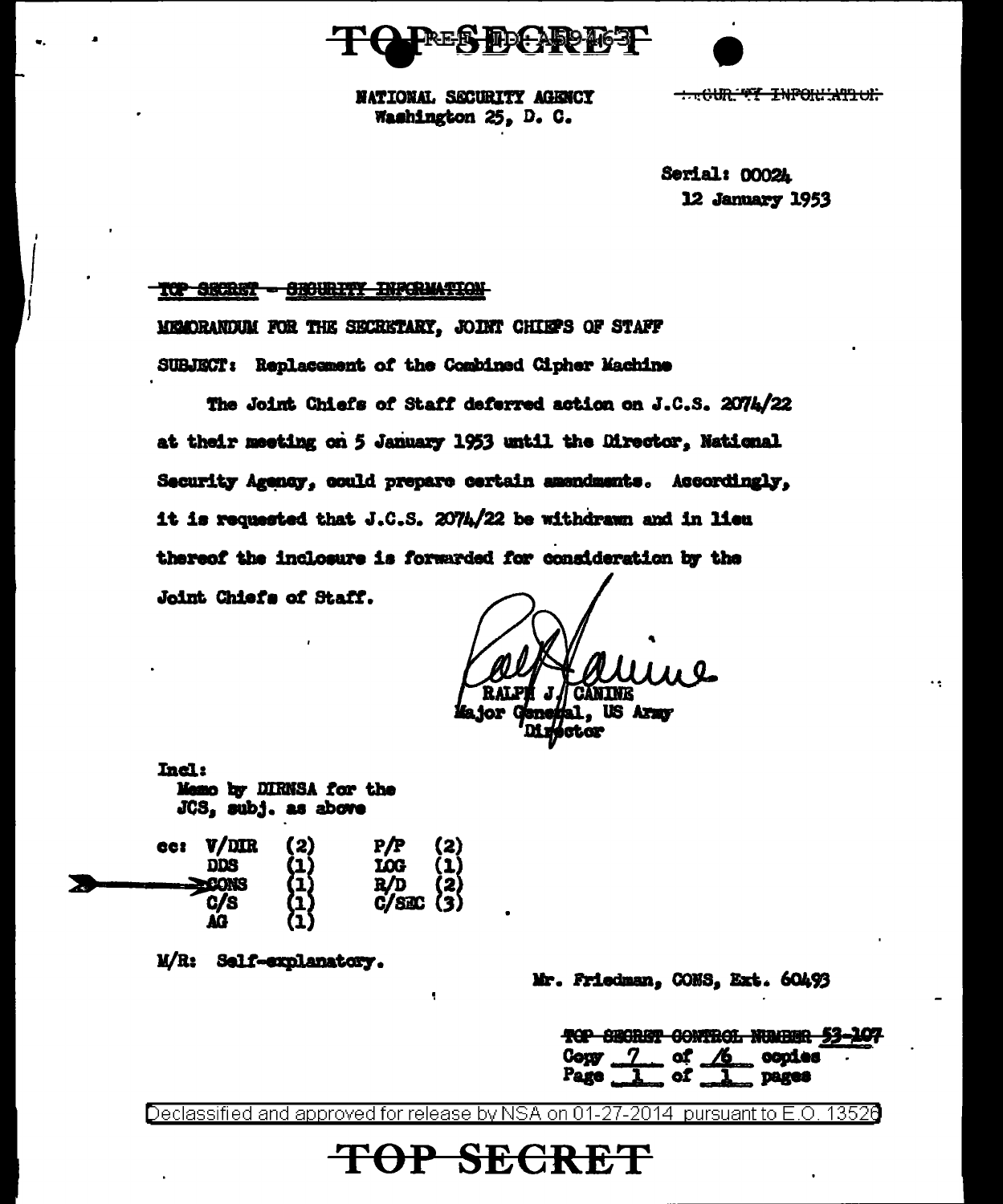TOP SECRET SECURITY INFORMATION

#### MEMORANDUM BY THE DIRECTOR, NATIONAL SECURITY AGENCY

 $\Theta$  is the creep  $\bullet$ 

#### for the

JOINT CHIEFS OF STAFF

on

### REPLACEMENT OF THE COMBINED CIPHER MACHINE References: a. J.C.S. 2074/7 **E. J.C.S. 2074/11**  $\frac{6}{4}$ . J.C.S. 2074/14

1. The U.K. Chiefs of Staff have replied (Enclosure "A" to J.C.S. 2074/21) to proposals made by the U.S. Joint Chiefs of Staff (Enclosure "A" to J.C.S. 2074/14) pertaining to replacement of the existing Combined Cipher Machine (CCM). The proposals by the U.S. Joint Chiefs of Staff were made in light of a request by the U.K. Chiefs of Staff, dated 4 January 1952 (Enclosure to J.C.S. 2074/11), for the U.S. to provide equipments (either AFSAM 7 or AFSAM 47) on a free loan basis for Commonwealth and NATO use, regardless of whether the cryptoprinciple was ADONIS or BRUTUS. The U.K. Chiefs of Staff now urge selection of the BRUTUS system to replace the CCM in accordance with a UK/US agreement, made in September 1950 and approved by the U.S. Joint Chiefs of Staff in January 1951, to use this cryptoprinciple (Enclosure "B" to J.C.S. 2074/7).

2. The reply to the U.K. Chiefs of Staff contained in the Enclosure states that although the problem is urgent, this urgency has been lessened by the U.S. action in releasing the ECM to the U.K. and is not now sufficient to warrant immediate adoption of BRUTUS. The reply states that the U.S. now favors the ADONIS cryptoprinciple. It recommends that the decision on the cryptoprinciple to be used in the new Combined Cipher Machine be deferred for at least 120 days pending the outcome of service tests of the AFSAM 7. Emphasis is placed in the reply on the fact that ADONIS offers considerable advances in crypto-techniques, flexibility of usage, and consistency with U.S. Joint planning.

TOP SECRET

Incl

TOP SECRET CONTROL NUMBER <u> 53-107 </u> Copy  $\frac{7}{2}$  of  $\frac{6}{2}$  copies<br>Pare  $\frac{1}{2}$  of  $\frac{2}{2}$  pages Pare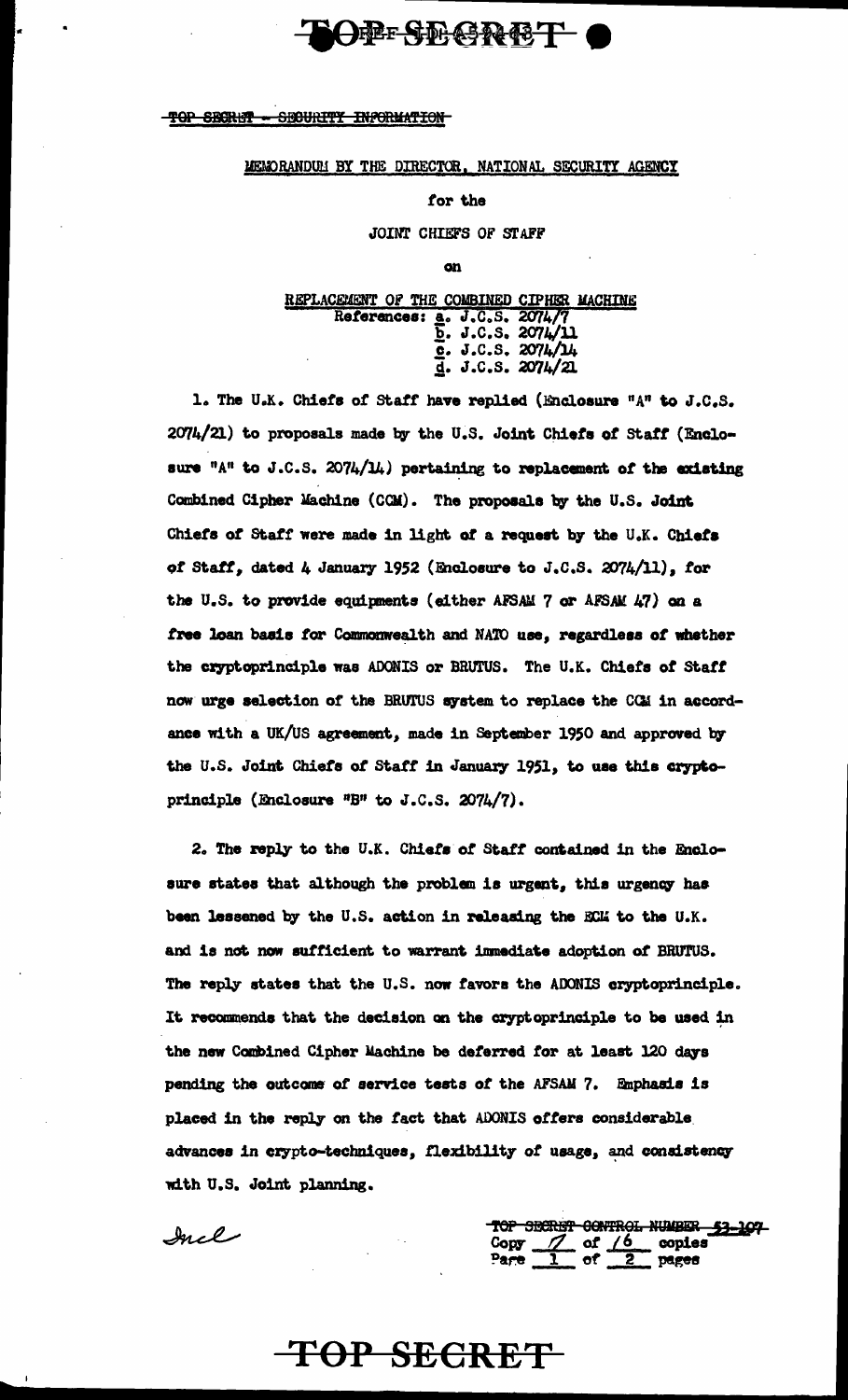## **FESEGRET**

#### TOP SECRET - SECURITY INFORMATION

3. Separate action will be taken through appropriate channels with respect to the release to the Union of South Africa of the cryptoprinciple selected. This question was raised by the U.K. Chiefs of Staff in their memorandum, ACT 97.

4. It is recommended that the draft memorandum in the Enclosure be forwarded to the Representatives of the U.K. Chiefs of Staff.

TOP SECRET CONTROL NUMBER 53-107<br>Copy 7 of 76 copies<br>Page 2 of 2 pages

TOP SECRET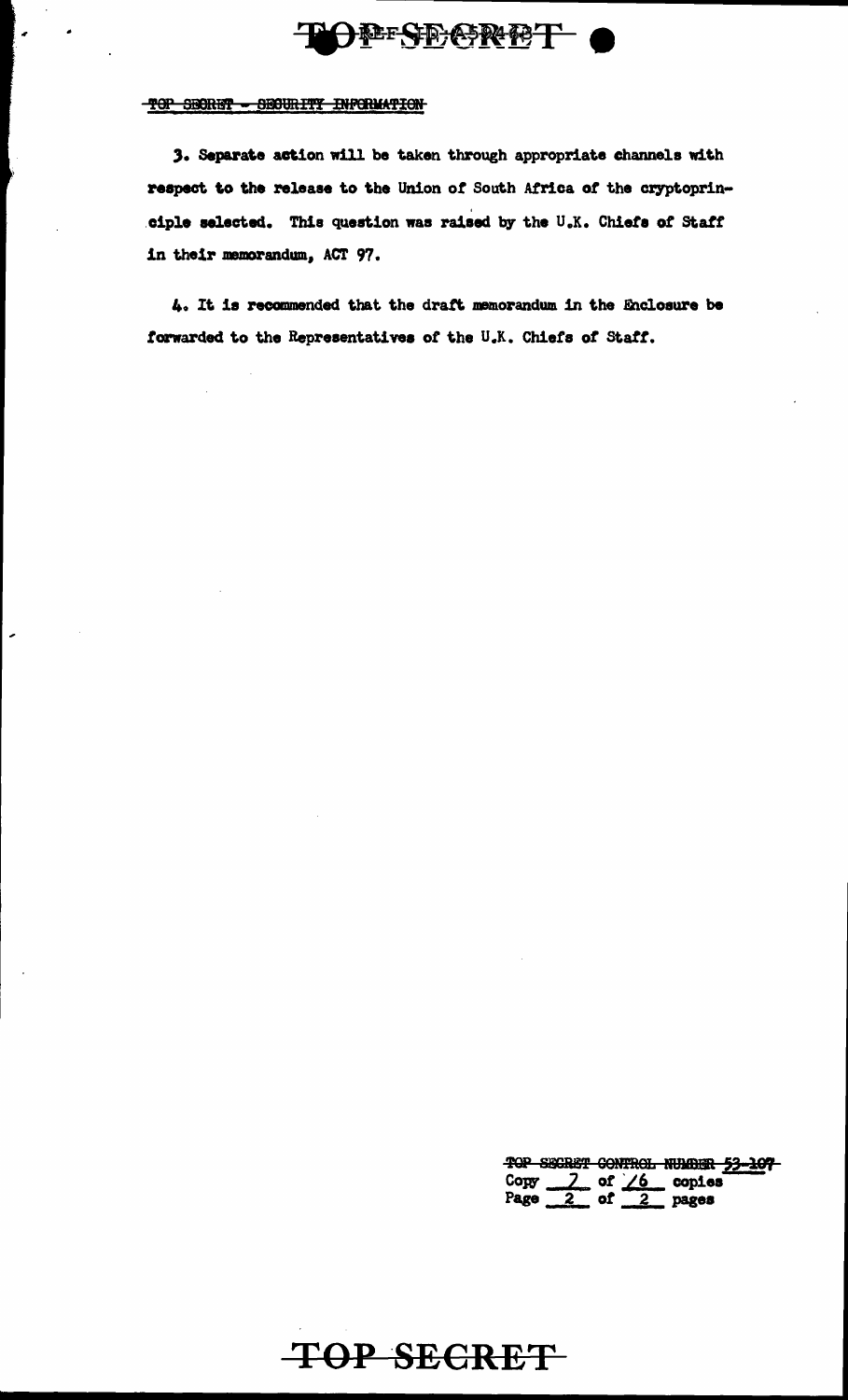### **POR-SEGRET**

#### TOP SECRET - SECURITY INFORMATION

ENCLOSURE

#### DRAFT

MEMORANDUM FOR THE REPRESENTATIVES OF THE UNITED KINGDOM CHIEFS OF STAFF

Subject: Replacement of the Combined Cipher Machine

1. The U.S. Joint Chiefs of Staff have studied the memorandum from the U.K. Chiefs of Staff, ACT 96, dated 5 December 1952, and regret that they cannot agree to the proposals in paragraph 6 thereof.

2. The U.S. Joint Chiefs of Staff agree as to the urgency of reaching a practicable and acceptable solution to the problem but do not believe that the urgency is such as to compel immediate adoption of BRUTUS, which embodies a cryptoprinciple they no longer favor.

3. The U.S. Joint Chiefs of Staff are now inclined most favorably toward the adoption of the ADONIS cryptoprinciple, which represents important advances in crypto-techniques. They consider that the 36-point wired rotors used in ADONIS offer greater flexibility and opportunity for the use of secure cryptoprinciples than do 26-point rotors. The United States has standardized on a family of developments, including teletype, utilising 36-point rotors. The U.S. Joint Chiefs of Staff desire, therefore, not to project into the future a cryptoprinciple for Combined and NATO use which would be incompatible with other United States cryptodevelopments. In view of the fact that the United Kingdom is compelled to use a single machine to meet U.K., Commonwealth, Combined, and NATO requirements, it seems that it would be to the advantage of the U.K. also to standardize on a machine capable of using 36-point rotors.

4. Although the U.S. has experienced delays in the production of its embodiments of the ADNIS cryptoprinciple, one of these embodiments, the AFSAM-7, is now well in production and service tests by U.S. Services of final production models will be completed within the next 120 days.

TOP SECRET

Enclosure

TOP SECRET CONTROL NUMBER 53-107<br>Copy 7 of 6 copies<br>Page 1 of 3 pages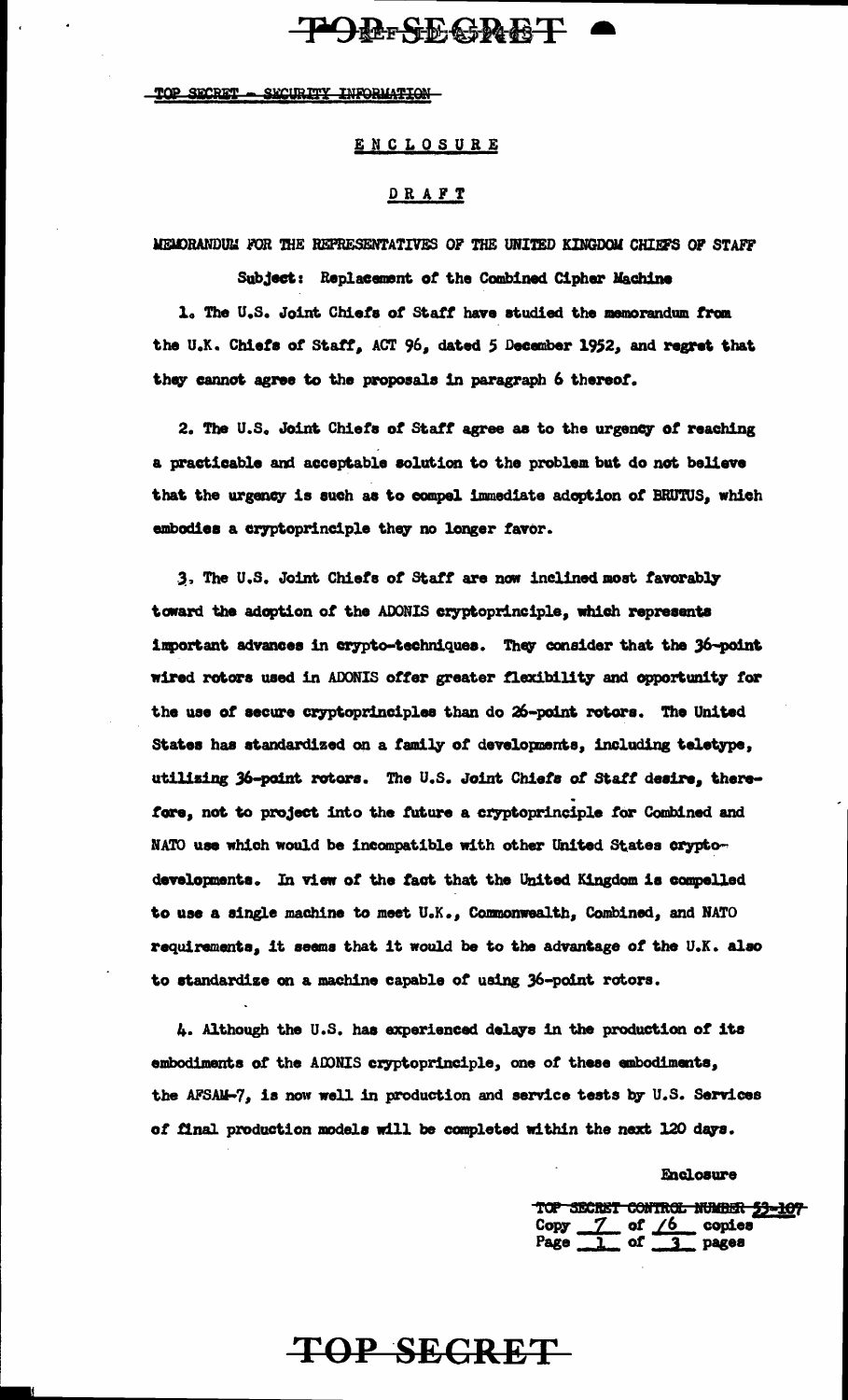

#### TOP SECRET - SECURITY INFORMATION

. . .;

The U.S. has already supplied the U.K. with one of the recently delivered pre-production models of the equipment, for study and familiarization, and plans to furnish 10 to 15 final production models (previously scheduled for delivery by 1 January 1953) by 1 March 1953, for U.K. field trials.

5. The U.S. Services have already agreed that the ADONIS cryptoprinciple will be adopted at an early date as a basic system for U.S. Joint communications, if service tests (field trials) prove the AFSAM-7 satisfactory. Further, if upon completion of the U.S. service tests of the AFSAM-7, the U.S. Joint Chiefs of Staff determine that the equipment has proved to be acceptable, their present intention is to propose to the U.K. Chiefs of Staff the adoption of the ADONIS cryptoprinciple as embodied in the AFSAM-7, as a substitute for BRUTUS, for Combined and NATO use.

6. The u.s. Joint Chieta *ot* Statt appreciate the apprehensions *ot* the British Chiets *ot* statt that outbreak *ot* hostilities might tind. the British Services inadequately equipped for secure National, Combined, or NATO communications. They have therefore explored the possibility of allaying these apprehensions.

a. In January, 1950, the U.S. Joint Chiefs of Staff assured the British Chieta *ot* statt that the7 would endeawr, in the event *ot* an emergency occurring before the new CCM became available, to provide the U.K. with a limited number of cipher machines of adequate security to meet immediate urgent needs of highest command Combined communications. Rather than wait for an emergency the U.S. Chiefs of Staff have authorized the Director of the National Security Agency to disclose the  $ECM$  principles to appropriate U.K. authorities and with them to plan for the introduction of available quantities of ECM's tor Combined communications. It is understood that as a result *ot*  recent planning by the U.K. and the U.S., involving Combined use of the ECM and redistribution of the CCM, a significant additional quant1y *ot* CCM<sup>1</sup> s is now available. This action, together with a

Enclosure

TOP SECRET CONTROL NUMBER 53-107 Copy 7 of 6 copies  $Page 2 of 3 pages$ 

## **TOP SECRET**